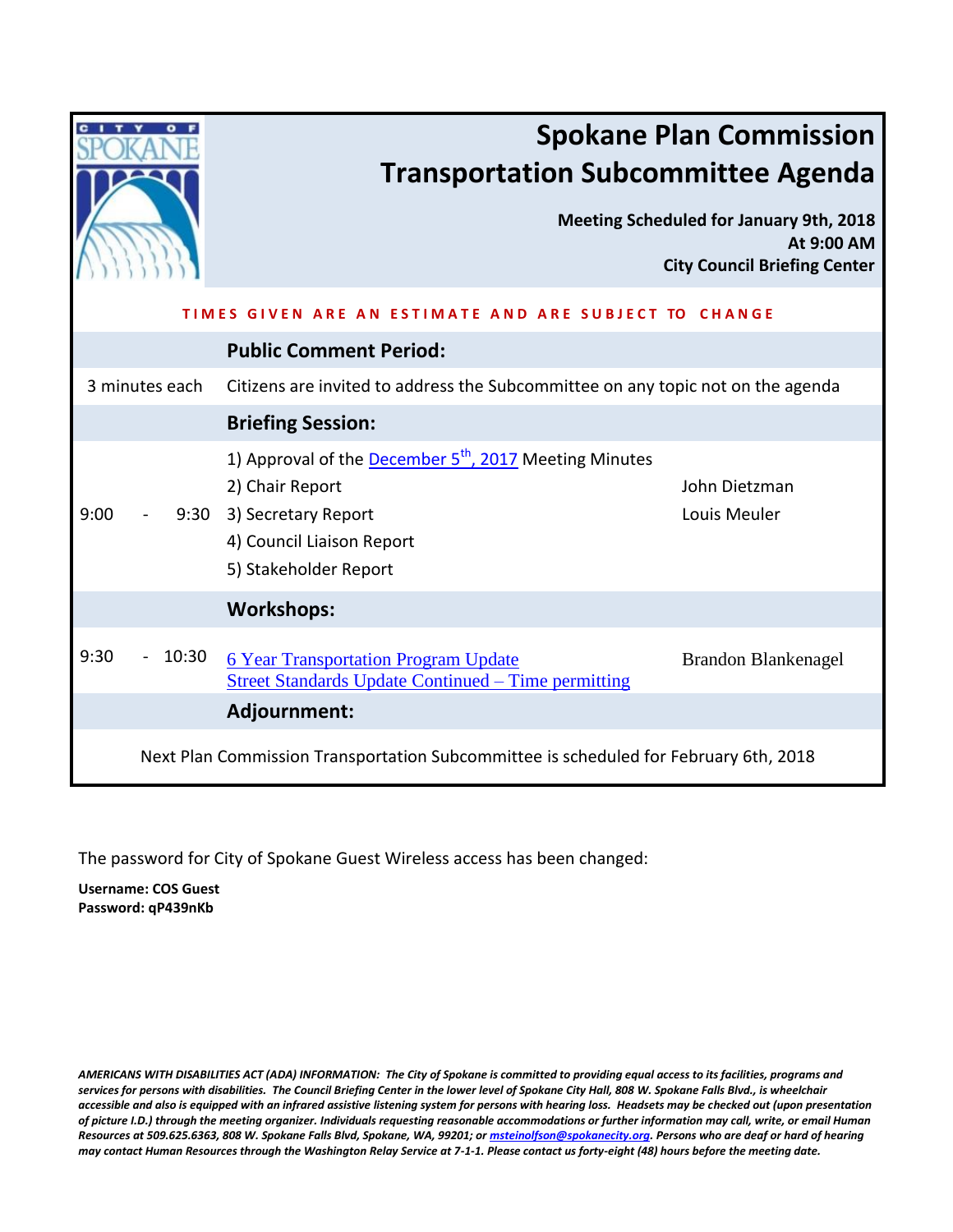### <span id="page-1-0"></span>**Plan Commission Transportation Subcommittee**

#### December 5, 2017

Meeting Minutes: Meeting called to order at 9:00 AM

#### **Attendance**

**Subcommittee Members Present**: John Dietzman, Charles Hansen, Paul Kropp, Lori Kinnear, Heleen Dewey, Raychel Callary, Mike Tresidder, John VanSant, Ryan Stewart, Jerry Compton, Kitty Klitzke- by phone

**Subcommittee Members Not Present**:Kathy Miotke, Todd Beyreuther, Raychel Callary, Ronda Young

**Public Comment:**

• **No Public Comment** 

#### **Briefing Session:**

- 1) Minutes from the November 7, 2017 meeting approved unanimously, after adding Mike Tressider as in attendance.
- 2) **Council Liason Report** Lori Kinnear
	- Finalizing of the Strategic Plan -emphasizing maintenance for residential street rebuilding.
	- Chip seal to extend the life for 5 years or more.
	- Snow plow concern
- 3) **Stakeholder Report-**
	- Mike Tresidder**-** Survey for September 2018 for service changes will go live on January 8<sup>th,</sup> 2018
	- Operations around the Plaza- Central City Line and how the Plaza will operate and provide service.
	- Public Meeting will be held in Spring

#### **Workshops/Presentations:**

Transportation Impact Fee System Update Workshop – Inga Note

- Presentation given- Update on cost index
- Questions asked and answered
- Discussion ensued

#### **Meeting Adjourned at 11:00 AM**

Next PCTS meeting is scheduled for **Janruary 2, 2018**

**Return to Agenda**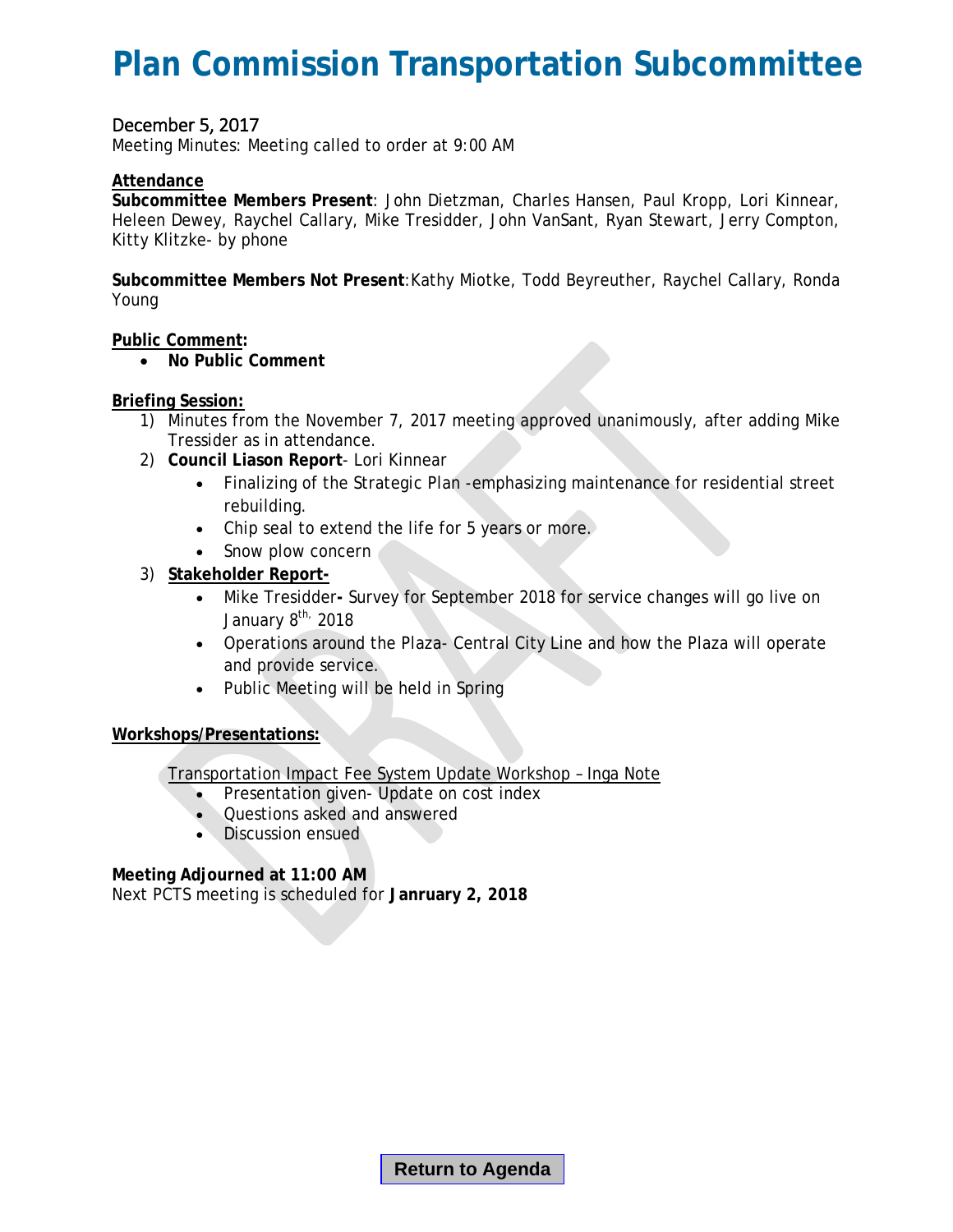### <span id="page-2-0"></span>BRIEFING PAPER Plan Commission Transportation Subcommittee Integrated Capital Management January 9, 2018

### Subject

2019 - 2024 Six-year Comprehensive Street Program Proposed Arterial Additions

### **Background**

The Six-Year Comprehensive Street Program lists projects that are scheduled for design and construction, and which have received dedicated funding. The Transportation Subcommittee has worked closely with city staff to bring together a prioritization matrix for arterial streets. This scoring matrix has been applied to all arterial streets that have not recently been reconstructed through the bond or other grant programs and have met pavement reconstruction criteria.

The next step is to reference the prioritized list of projects and select projects to fill the "out years" of the program (2023-2024). City staff have reviewed the list and highlighted a potential list from which to select new projects to be brought into the Six-Year Program.

The selection of these projects will allow some flexibility to match grant requirements with the best project. Projects will be scheduled with flexibility in mind for delivery until a time that grant dollars set delivery requirements.

### Impact

Assigning projects to the program will effectively set these top priority projects into motion. Staff will seek State and Federal grants to supplement arterial street funds for these projects.

### Action

Review project prioritization list and narrow down a recommendation to the 6-Year Program.

**Return to Agenda**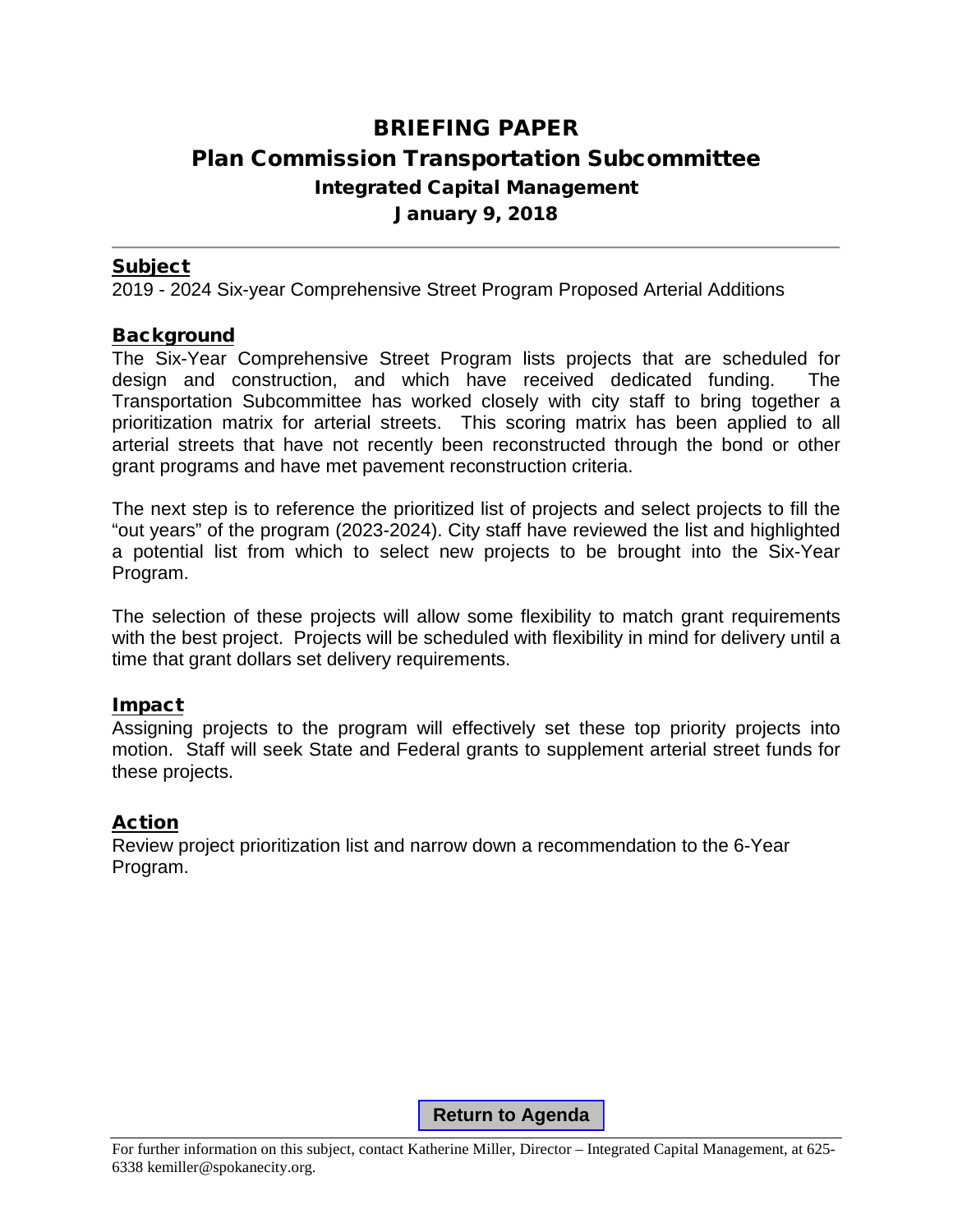<span id="page-3-0"></span>

| ID             | <b>Project Name</b>  | Project<br><b>Location</b> | <b>Project Description</b>                                                                                                | <b>Total Score</b> |
|----------------|----------------------|----------------------------|---------------------------------------------------------------------------------------------------------------------------|--------------------|
|                |                      |                            |                                                                                                                           |                    |
| $\mathbf{1}$   | Main Avenue          | Monroe to<br>Wall          | Full depth reconstruction, SW repair, structural sidewalk<br>mitigation, stripe bike lanes, redo lighting (parking funds) | 36.5               |
| $\overline{2}$ | Sprague              | Howard to<br>Division      | Full depth reconstruction, SW repair, structural sidewalk,<br>stripe bike lanes, redo lighting (parking funds)            | 35.0               |
| $\overline{3}$ | Spokane Falls Blvd.  | Post to<br><b>Division</b> | Full depth reconstruction, SW repair, structural sidewalk,<br>redo lighting (parking funds)                               | 33.5               |
| $\overline{4}$ | 27th Avenue          | SE Blvd to Ray             | Full depth reconstruction, SW repair                                                                                      | 32.3               |
| 5              | <b>Howard Street</b> | SFB to<br>Riverside        | Full depth reconstruction, SW repair, structural sidewalk,<br>redo lighting (parking funds)                               | 31.2               |
| 6              | <b>Howard Street</b> | Sprague to 4th             | Full depth reconstruction, SW repair, structural sidewalk,<br>redo lighting (parking funds)                               | 31.2               |
| $\overline{7}$ | Washington           | SFB to 4th                 | Full depth reconstruction, SW repair, structural sidewalk,<br>redo lighting (parking funds)                               | 30.7               |
| 8              | Main Avenue          | Cedar to<br>Monroe         | Full depth reconstruction, SW repair, structural sidewalk                                                                 | 30.2               |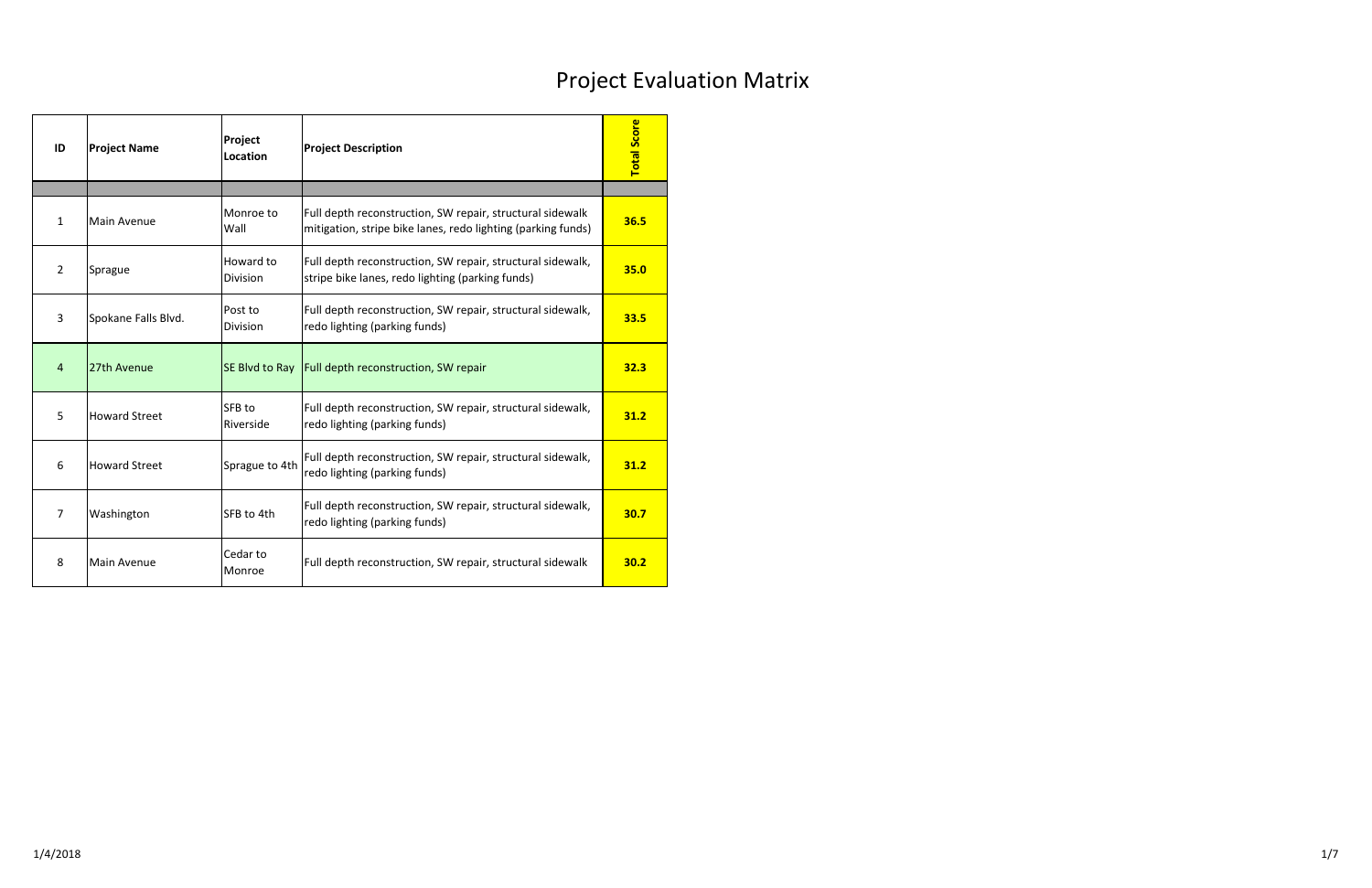| ID               | <b>Project Name</b>    | Project<br>Location               | <b>Project Description</b>                                                        | <b>Total Score</b> |
|------------------|------------------------|-----------------------------------|-----------------------------------------------------------------------------------|--------------------|
| $\boldsymbol{9}$ | Maxwell                | Maple to<br>Monroe                | Full depth reconstruction, SW repair                                              | 29.7               |
| 10               | 4th Avenue             | Jefferson to<br>Division          | Full depth reconstruction, SW repair                                              | 28.7               |
| 11               | <b>Mallon</b>          | Monroe to<br>Howard               | Full depth reconstruction, SW repair                                              | 28.3               |
| 12               | Monroe                 | Maxwell to<br>Indiana             | Full depth reconstruction, SW repair                                              | 28.3               |
| 13               | Post St.               | Main to 3rd                       | Full depth reconstruction, SW repair, structural sidewalk,<br>redo lighting (???) | 28.2               |
| 14               | <b>Belt</b>            | Garland to<br>Rowan               | Full depth reconstruction, new sidewalk, SW repair,<br>crosswalks, bike lane      | 27.2               |
| 15               | <b>Stevens</b>         | SFB to 4th                        | Full depth reconstruction, SW repair, structural sidewalk,<br>redo lighting (???) | 25.5               |
| 16               | Cedar                  | 11th to 15th                      | Full depth reconstruction, SW repair, bike lane                                   | 24.8               |
| 17               | <b>Broadway Avenue</b> | <b>Cedar to Post</b>              | Full depth reconstruction, SW repair                                              | 24.7               |
| 18               | <b>Riverside Ave</b>   | <b>Hemlock to</b><br><b>Maple</b> | Full depth reconstruction, SW repair                                              | 24.5               |
| 19               | Cowley St.             | 4th to<br>Rockwood                | Full depth reconstruction, SW repair, add sidewalk                                | 24.3               |
| 20               | Summit Blvd - Mission  |                                   | A St. to Pettet   Full depth reconstrction, SW repair                             | 24.3               |
| 21               | <b>Boone</b>           | Maple to<br>Monroe                | Full depth reconstruction, SW repair                                              | 23.8               |

**Return to Agenda**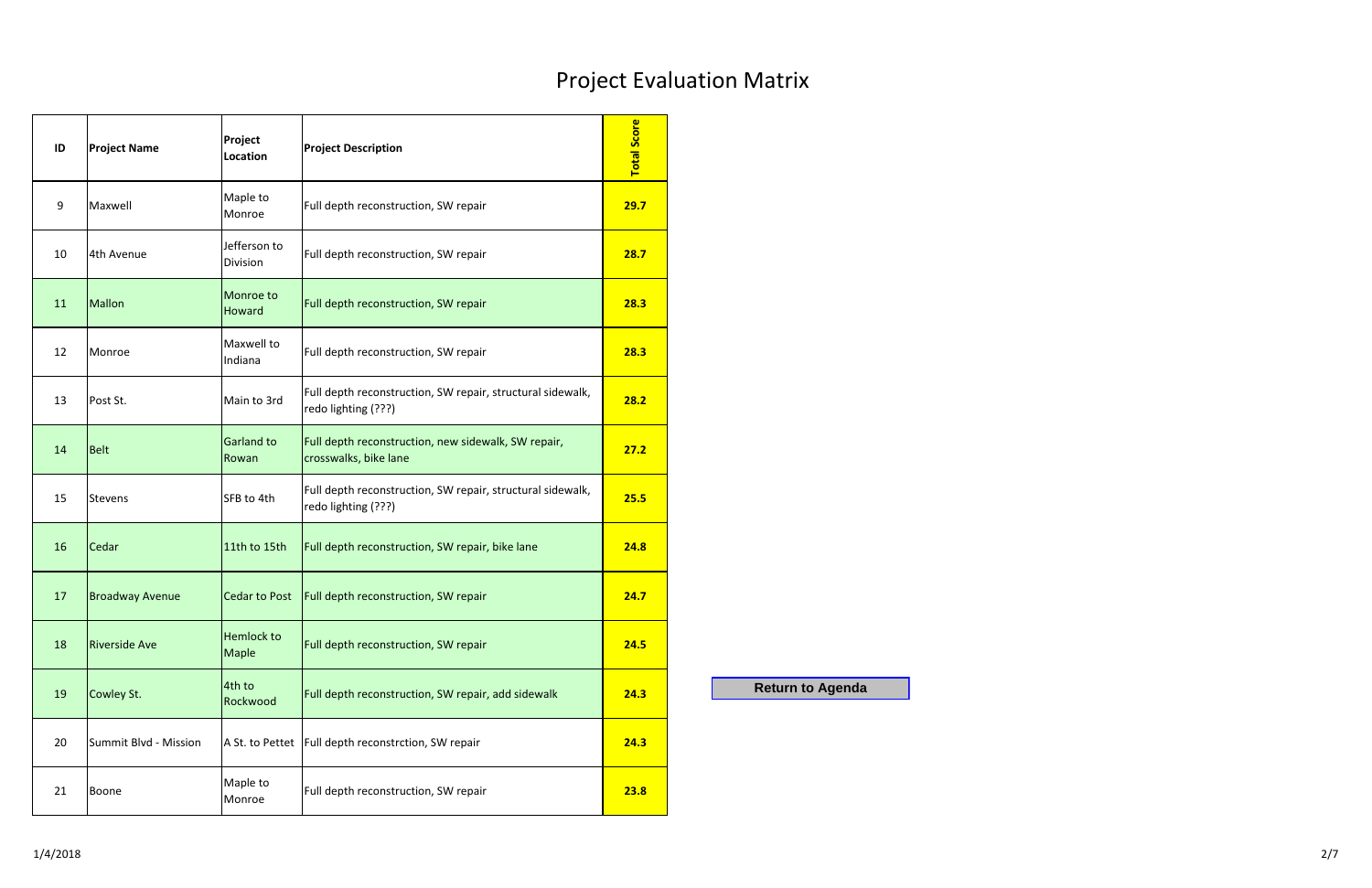| ID | <b>Project Name</b>  | Project<br>Location           | <b>Project Description</b>                                     | <b>Total Score</b> |
|----|----------------------|-------------------------------|----------------------------------------------------------------|--------------------|
| 22 | <b>Howard Street</b> | <b>Mallon to</b><br>Maxwell   | Full depth reconstruction, SW repair                           | 23.8               |
| 23 | Indiana Avenue       |                               | Ash to Monroe Full depth reconstruction, SW repair, bike lanes | 23.8               |
| 24 | Wellesley            | Division to<br>Nevada         | Full depth reconstruction, SW repair                           | 23.8               |
| 25 | <b>Boone</b>         | <b>Summit Blvd</b><br>to Ash  | Full depth reconstruction, SW repair                           | 23.3               |
| 26 | Maple-Walnut         | 5th to 11th                   | Full depth reconstruction, SW repair                           | 23.3               |
| 27 | Rowan                | Division to<br>Nevada         | Full depth reconstruction, SW repair                           | 22.5               |
| 28 | <b>SE Blvd</b>       | 29th to 31st                  | Full depth reconstruction, SW repair                           | 22.3               |
| 29 | Monroe               | Garland to<br>Wellesley       | Full depth reconstruction, SW repair                           | 22.2               |
| 30 | Havana               | <b>Broadway to</b><br>Sprague | Full depth reconstruction, SW repair                           | 21.8               |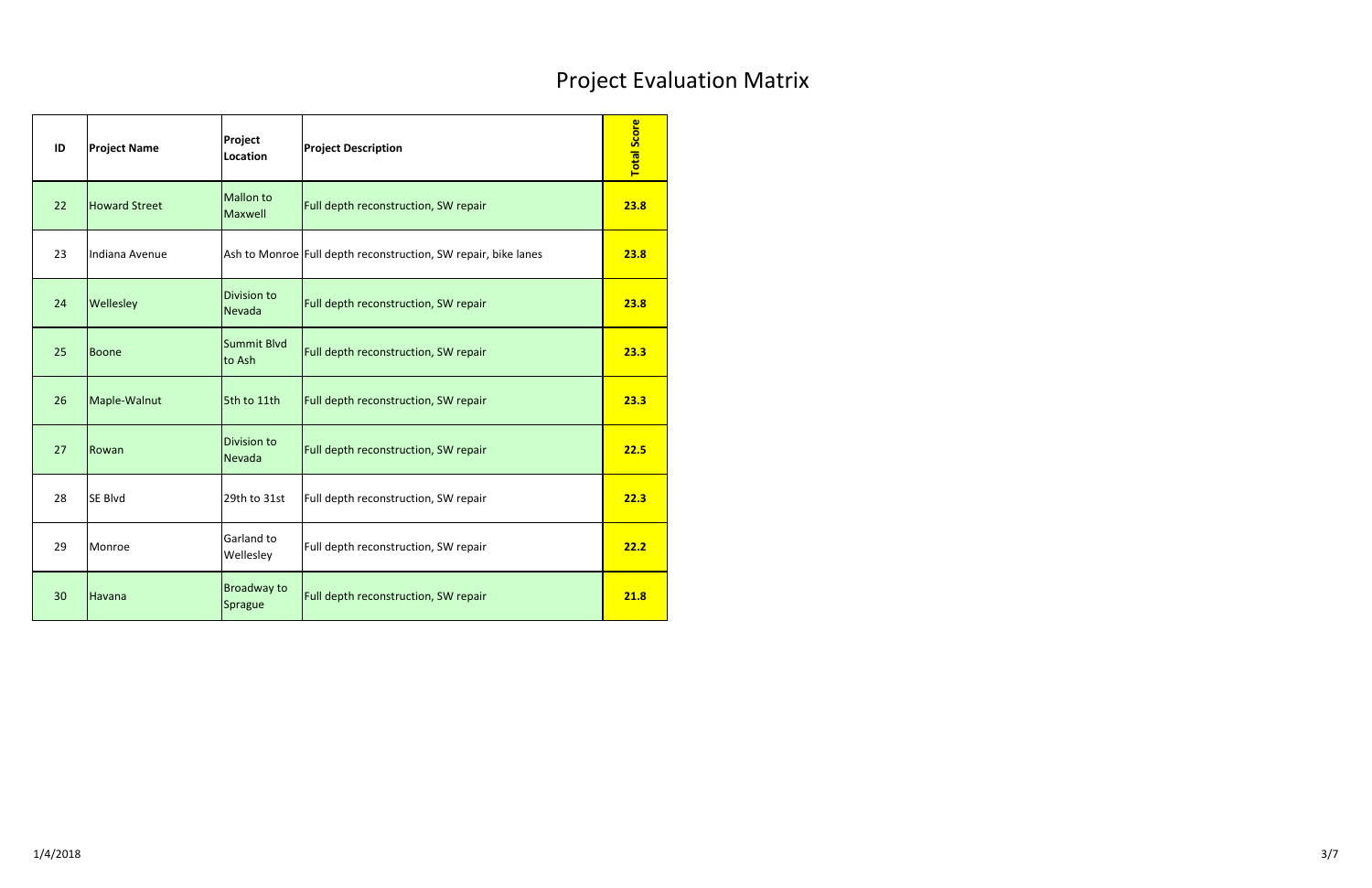| ID | <b>Project Name</b>              | Project<br>Location                     | <b>Project Description</b>                            | <b>Total Score</b> |
|----|----------------------------------|-----------------------------------------|-------------------------------------------------------|--------------------|
| 31 | Rowan                            | Crestline to<br>Market                  | Full depth reconstruction, SW repair                  | 21.0               |
| 32 | 17th Avenue                      | <b>Grand to</b><br><b>Upper Terrace</b> | Full depth reconstruction, SW repair                  | 20.8               |
| 33 | <b>Boone</b>                     | Washington to<br><b>Division</b>        | Full depth reconstruction, SW repair                  | 20.7               |
| 34 | <b>Howard Street</b>             | Maxwell to<br><b>Buckeye</b>            | Full depth reconstruction, SW repair                  | 20.5               |
| 35 | Havana                           |                                         | 3rd to Hartson   Full depth reconstruction, SW repair | 20.3               |
| 36 | Nevada                           | Magnesium to<br>Holland                 | Full depth reconstruction, SW repair                  | 20.3               |
| 37 | Havana                           |                                         | Sprague to 3rd Full depth reconstruction, SW repair   | 20.2               |
| 38 | 14th Avenue                      | Bernard to<br>Grand                     | Full depth reconstruction, SW repair                  | 20.0               |
| 39 | Frederick                        | Freya to<br>Havana                      | Full depth reconstruction, SW repair                  | <b>19.8</b>        |
| 40 | Bernard - Ben Garrett -<br>Grove | 9th to 14th                             | Full depth reconstruction, SW repair                  | <b>19.7</b>        |
| 41 | Freya paving                     | 37th to 42nd                            | Full depth reconstruction, SW repair                  | <b>19.7</b>        |
| 42 | Hartson                          | Freya to<br>Havana                      | Full depth reconstruction, SW repair                  | 19.7               |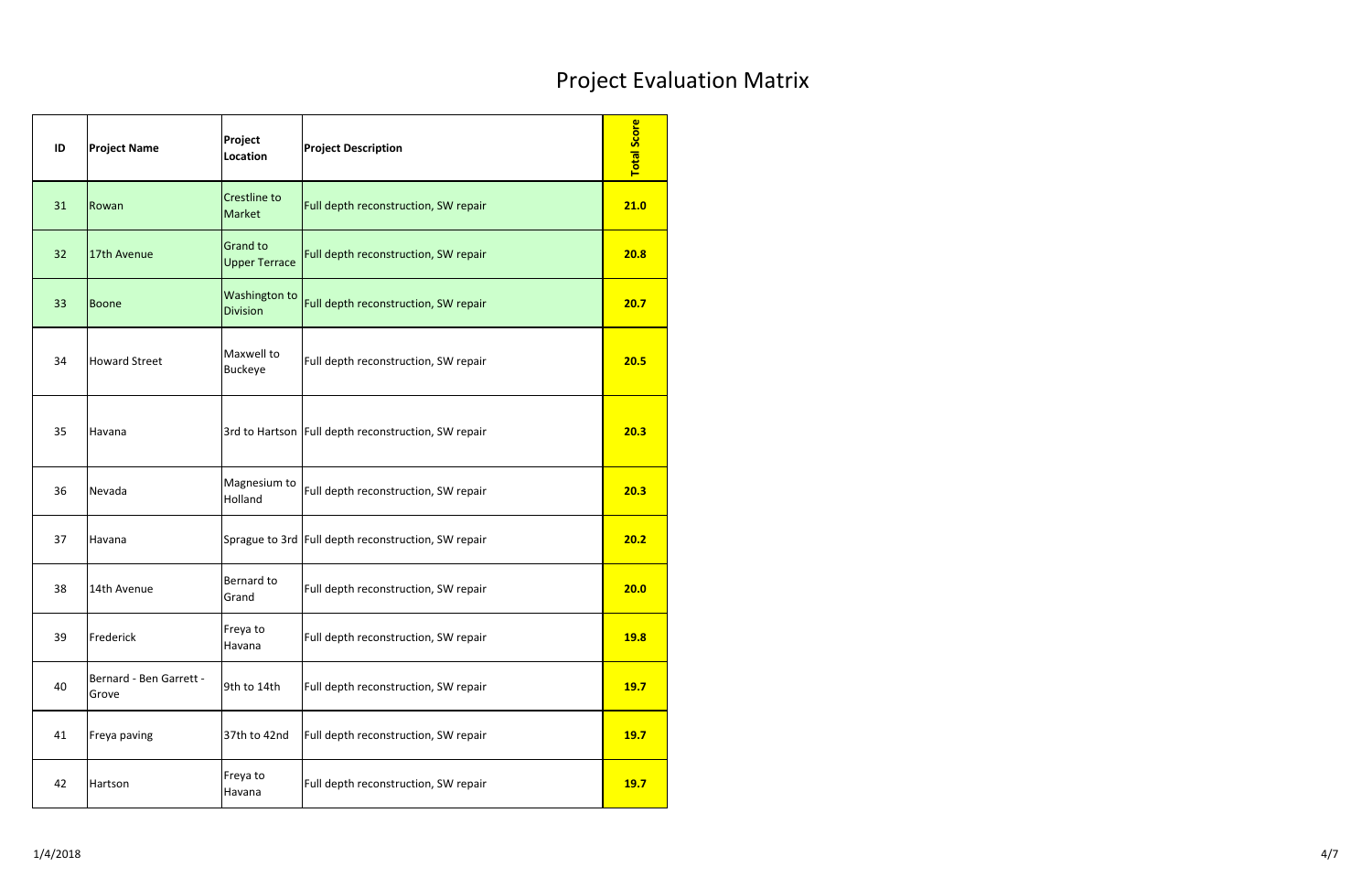| ID | <b>Project Name</b> | Project<br>Location     | <b>Project Description</b>                             | <b>Total Score</b> |
|----|---------------------|-------------------------|--------------------------------------------------------|--------------------|
| 43 | Wellesley           | Crestline to<br>Haven   | Full depth reconstruction, SW repair                   | <b>19.7</b>        |
| 44 | Freya paving        | 17th to 29th            | Full depth reconstruction, SW repair                   | <b>19.5</b>        |
| 45 | Wellesley           |                         | Driscoll to A St. Full depth reconstruction, SW repair | 19.3               |
| 46 | Freya               | Upriver to<br>Euclid    | Full depth reconstruction, SW repair                   | <b>19.2</b>        |
| 47 | Sharp-Atlantic      |                         | Boone to Pearl Full depth reconstruction, SW repair    | <b>19.2</b>        |
| 48 | Empire / Garland    | Crestline to<br>Market  | Full depth reconstruction, SW repair                   | <b>19.0</b>        |
| 49 | Summit Blvd         | Boone to<br>Broadway    | Full depth reconstruction, SW repair                   | 19.0               |
| 50 | Rowan               | Assembly to<br>Driscoll | Full depth reconstruction, SW repair                   | 18.8               |
| 51 | Cedar - High Drive  | 15th to 29th            | Full depth reconstruction, SW repair                   | <b>18.5</b>        |
| 52 | <b>Central Ave</b>  | Wall to<br>Division     | Full depth reconstruction, SW repair                   | <b>18.5</b>        |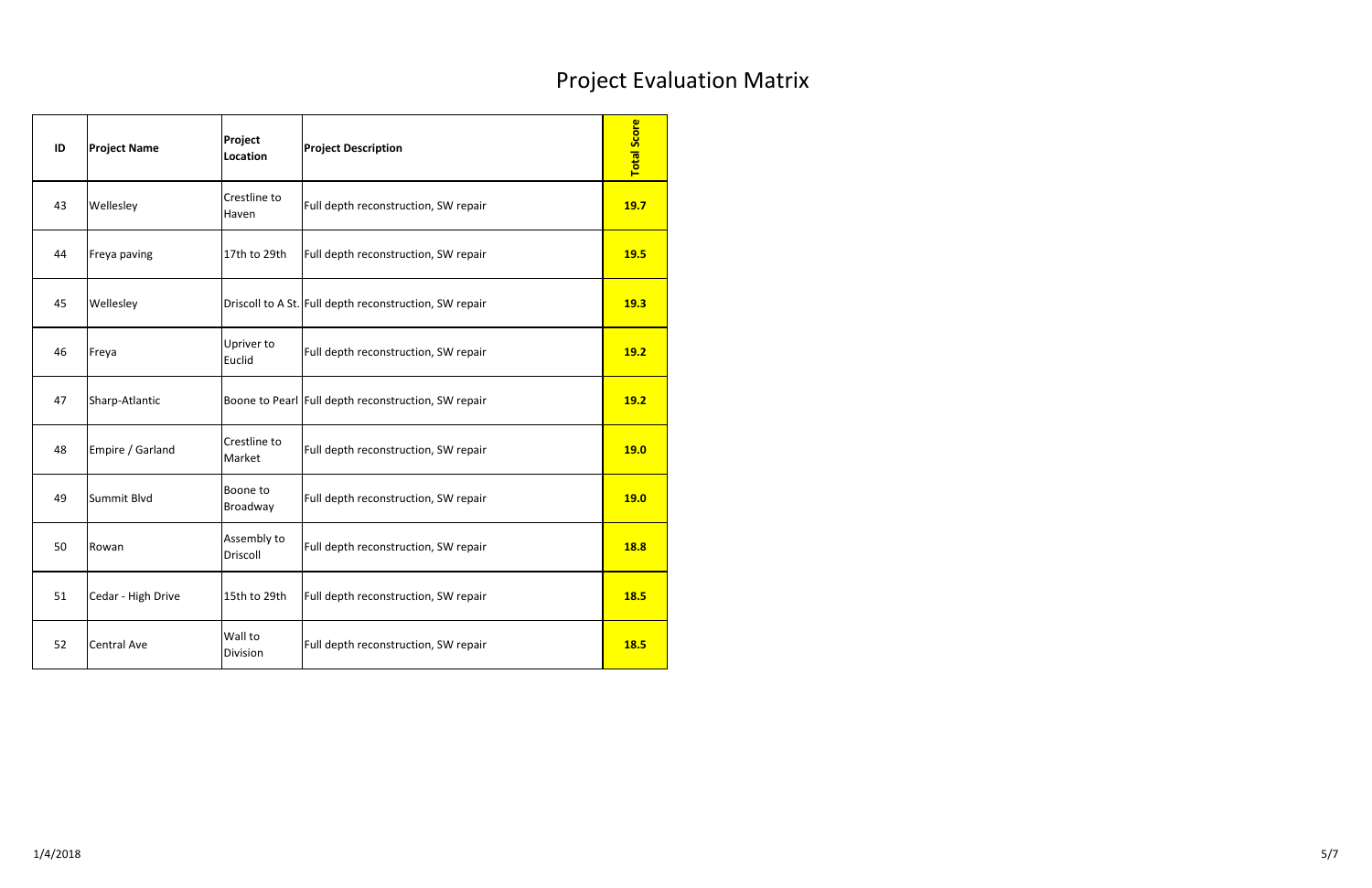| ID | <b>Project Name</b> | Project<br>Location          | <b>Project Description</b>                            | <b>Total Score</b> |
|----|---------------------|------------------------------|-------------------------------------------------------|--------------------|
| 53 | Summit Blvd         |                              | A St. to Boone   Full depth reconstruction, SW repair | <b>18.5</b>        |
| 54 | 14th Avenue         | Monroe to<br>Grand           | Full depth reconstruction, SW repair                  | <b>18.3</b>        |
| 55 | Freya               | Garland to<br>Euclid         | Full depth reconstruction, SW repair                  | <b>18.2</b>        |
| 56 | Indiana Avenue      | Monroe to<br>Division        | Full depth reconstruction, SW repair                  | 17.7               |
| 57 | Bernard             | 29th to High<br><b>Drive</b> | Full depth reconstruction, SW repair                  | <b>17.5</b>        |
| 58 | Sunset Blvd         | Hwy 2 to<br>Rustle           | Full depth reconstruction, SW repair                  | 17.3               |
| 59 | 14th Avenue         | Cedar to<br>Monroe           | Full depth reconstruction, SW repair                  | 17.3               |
| 60 | Illinois            | Perry to<br>Market           | Full depth reconstruction, SW repair                  | 17.3               |
| 61 | Lincoln             | Division to<br>Nevada        | Full depth reconstruction, SW repair                  | 17.3               |
| 62 | <b>Belt</b>         | NW Blvd to<br>Montgomery     | Full depth reconstruction, SW repair                  | <b>17.0</b>        |
| 63 | 25th Avenue         | Bernard to<br>Grand          | Full depth reconstruction, SW repair                  | <b>16.8</b>        |
| 64 | Empire              | Nevada to<br>Crestline       | Full depth reconstruction, SW repair                  | <b>16.8</b>        |
| 65 | Milton-14th         | 16th to<br>Lindeke           | Full depth reconstruction, SW repair                  | <b>16.8</b>        |